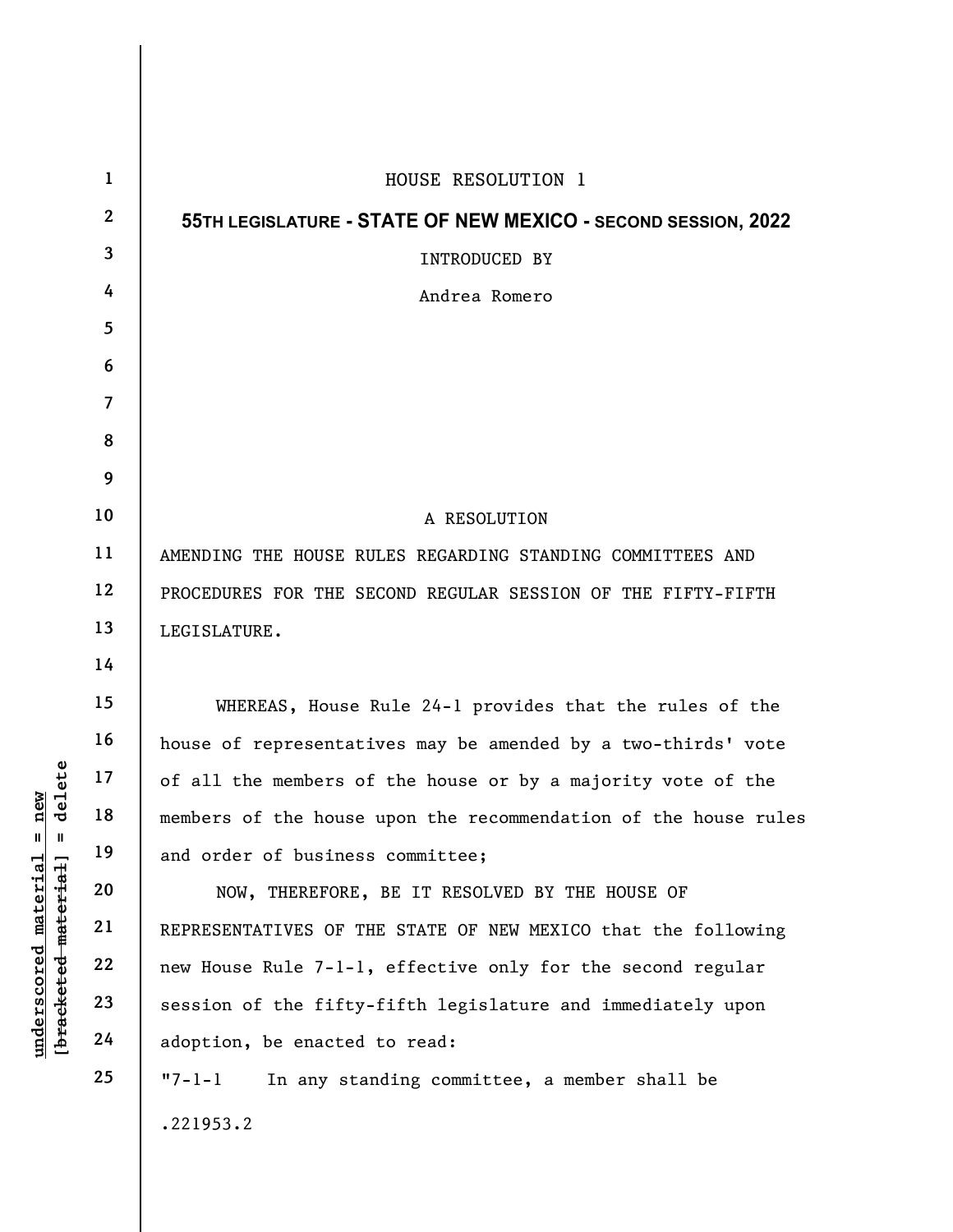underscore in that mere that the set of the test of the set of the set of the set of the set of the set of the<br>disease 20 (b)<br>disease 20 (b)<br>disease 20 (b)<br>disease 20 (b)<br>isolation of the set of the set of the set of the s 1 2 3 4 5 6 7 8 9 10 11 12 13 14 15 16 17 18 19 20 21 22 23 24 25 considered to be present and in attendance for the purposes of establishing a quorum, doing business or voting only if the member is participating by simultaneous, remote, electronic or telephonic means as confirmed by the chair or presiding officer."; and BE IT FURTHER RESOLVED that the following house rules, effective only for the second regular session of the fiftyfifth legislature and immediately upon adoption, be amended to read: "7-1 Every member of the house shall be present on the floor of the house, unless prevented by sickness or excused by the speaker in writing. The excuse shall be filed with the chief clerk. A member may also be permitted to maintain that member's presence in the house chamber, subject to approval by the speaker, by simultaneous, remote, electronic or telephonic means if that member: (a) has tested positive for coronavirus disease 2019; (b) is under a mandatory quarantine or selfisolation order as outlined by the federal centers for disease control and prevention; (c) is identified as a high-risk individual as defined by the federal centers for disease control and prevention; .221953.2

 $- 2 -$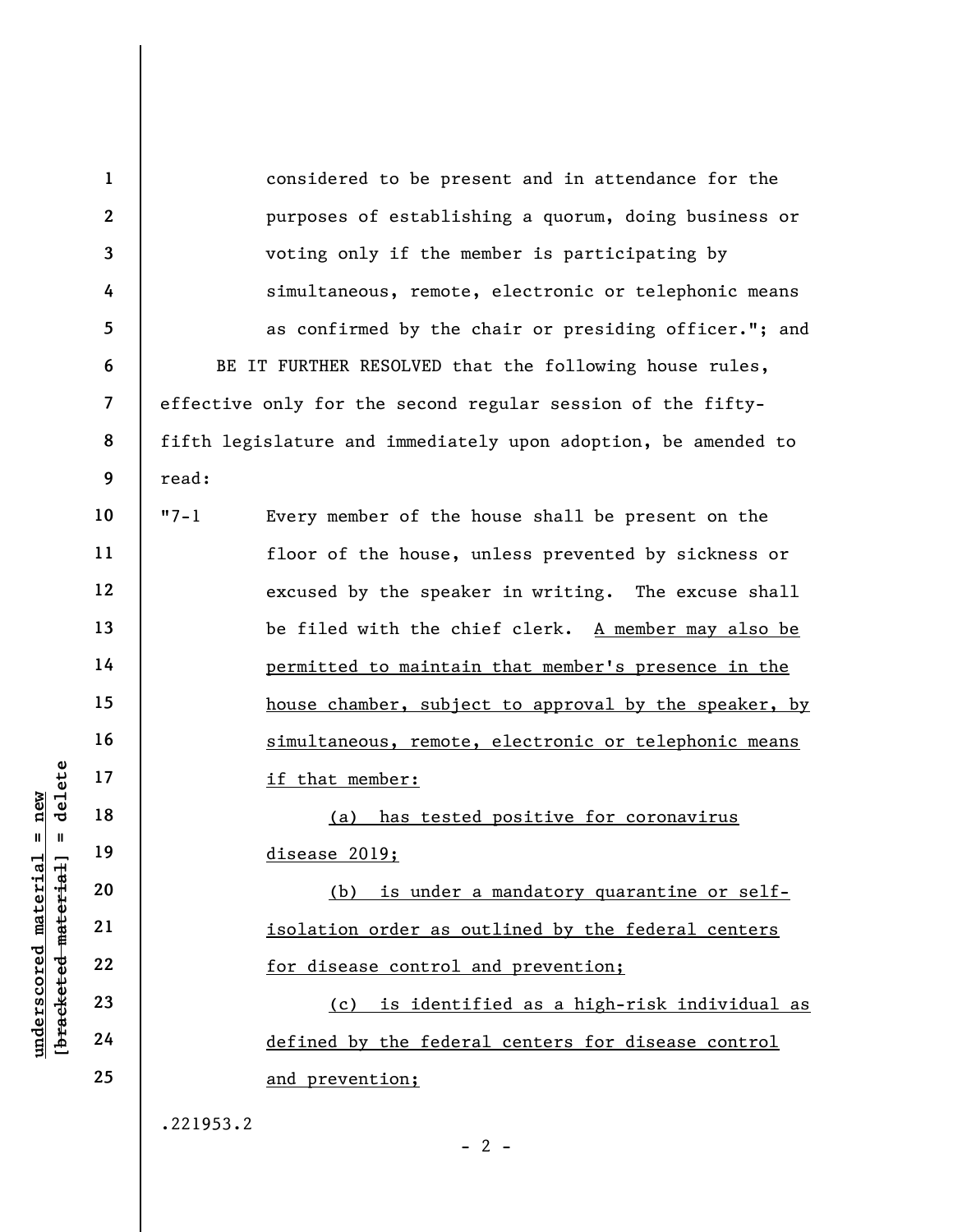underscored material material material material material material material material material material control is<br>discussed to the material of the speaker, experience of the material control material control material contro 1 2 3 4 5 6 7 8 9 10 11 12 13 14 15 16 17 18 19 20 21 22 23 24 25 (d) resides with an individual who is identified as a high-risk individual as defined by the federal centers for disease control and prevention; or (e) resides with an individual who is not eligible for vaccination against coronavirus disease 2019."; and "7-3 If at any time during the session of the house a question is raised by any member as to the presence of a quorum, the speaker shall forthwith direct a roll call and shall announce the result, and such proceedings shall not be interrupted by any other member raising the question of a lack of quorum. The question as to the presence of a quorum shall not be raised more often than once every hour, unless the lack of a quorum is disclosed upon a roll call of yeas and nays. Whenever, upon a roll call, any member who is [upon the floor of the house] present refuses to respond or vote, it is the duty of the speaker, either upon [his] the speaker's own motion or upon the suggestion of any member, to request that member to respond or vote. If the member fails to respond or vote when so requested, the fact of such request and refusal shall be entered in the journal and such member shall not be counted as present for

.221953.2

 $-3 -$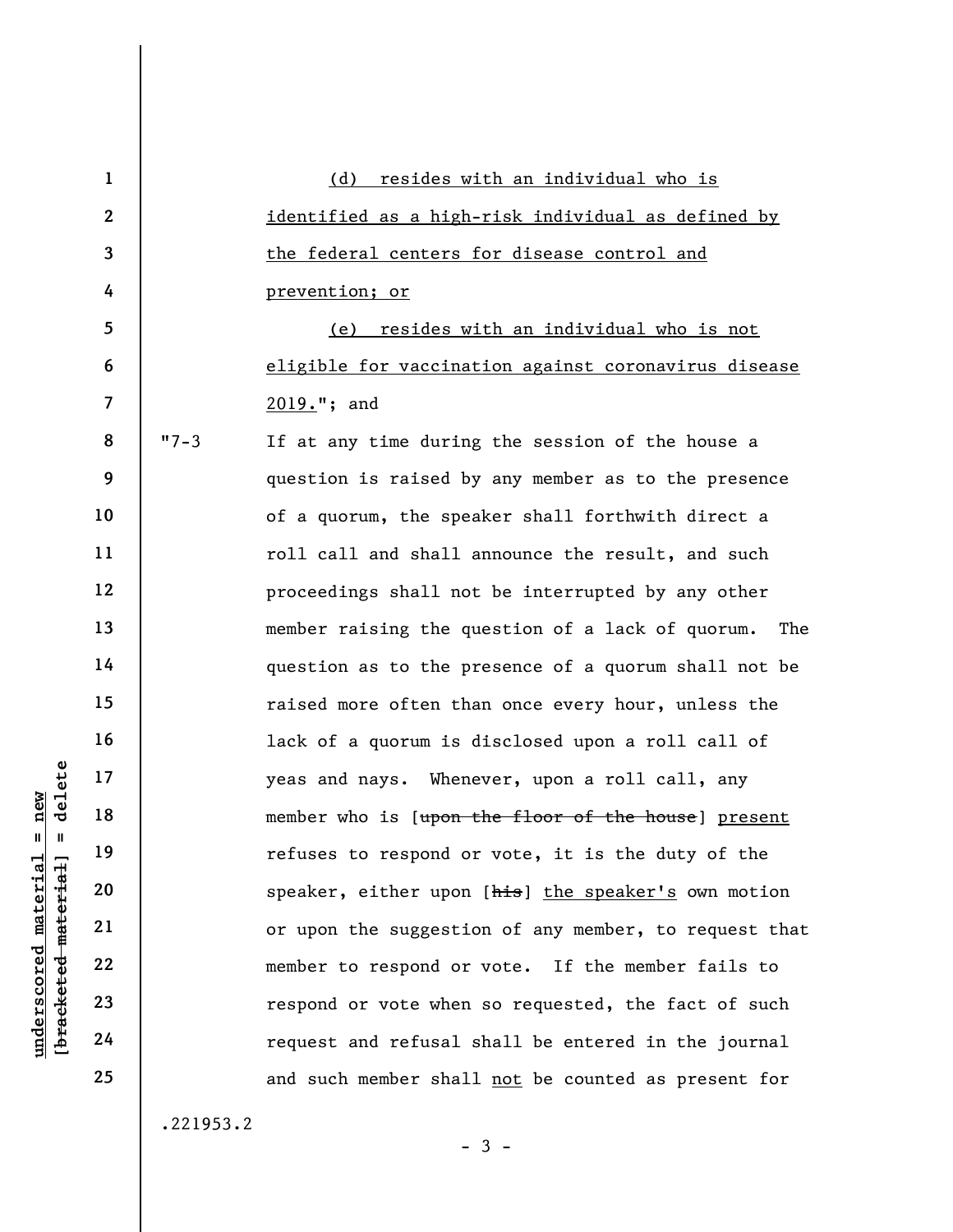underscored material = new and the core of the core of the core of the core of the core of the core of the core of the core of the core of the core of the core of the core of the core of the core of the core of the core of 1 2 3 4 5 6 7 8 9 10 11 12 13 14 15 16 17 18 19 20 21 22 23 24 25 the purpose of constituting a quorum."; and "7-19 Members, staff and guests shall wear face masks or respirators, as recommended by the federal centers for disease control and prevention, covering the mouth and nose. Failure to do so shall constitute a violation of these rules and is subject to investigation by the house rules and order of business committee, pursuant to House Rules 9-13-1 through 9-13-7 or, disciplinary action for staff or removal from the capitol for guests."; and BE IT FURTHER RESOLVED that the following house rule, effective immediately upon adoption, be amended to read: "9-2 The following shall be the standing committees of the house: (Substantive) (a) agriculture, acequias and water resources; (b) appropriations and finance; (c) commerce and economic development; (d) consumer and public affairs; (e) education; (f) energy, environment and natural resources; (g) government, elections and Indian affairs;  $[\frac{f(g)}{g}]$  (h) health and human services;  $[\frac{h}{h}]$   $(i)$  judiciary;  $[\frac{1}{1}, \frac{1}{2}]$  labor, veterans' and military .221953.2

- 4 -